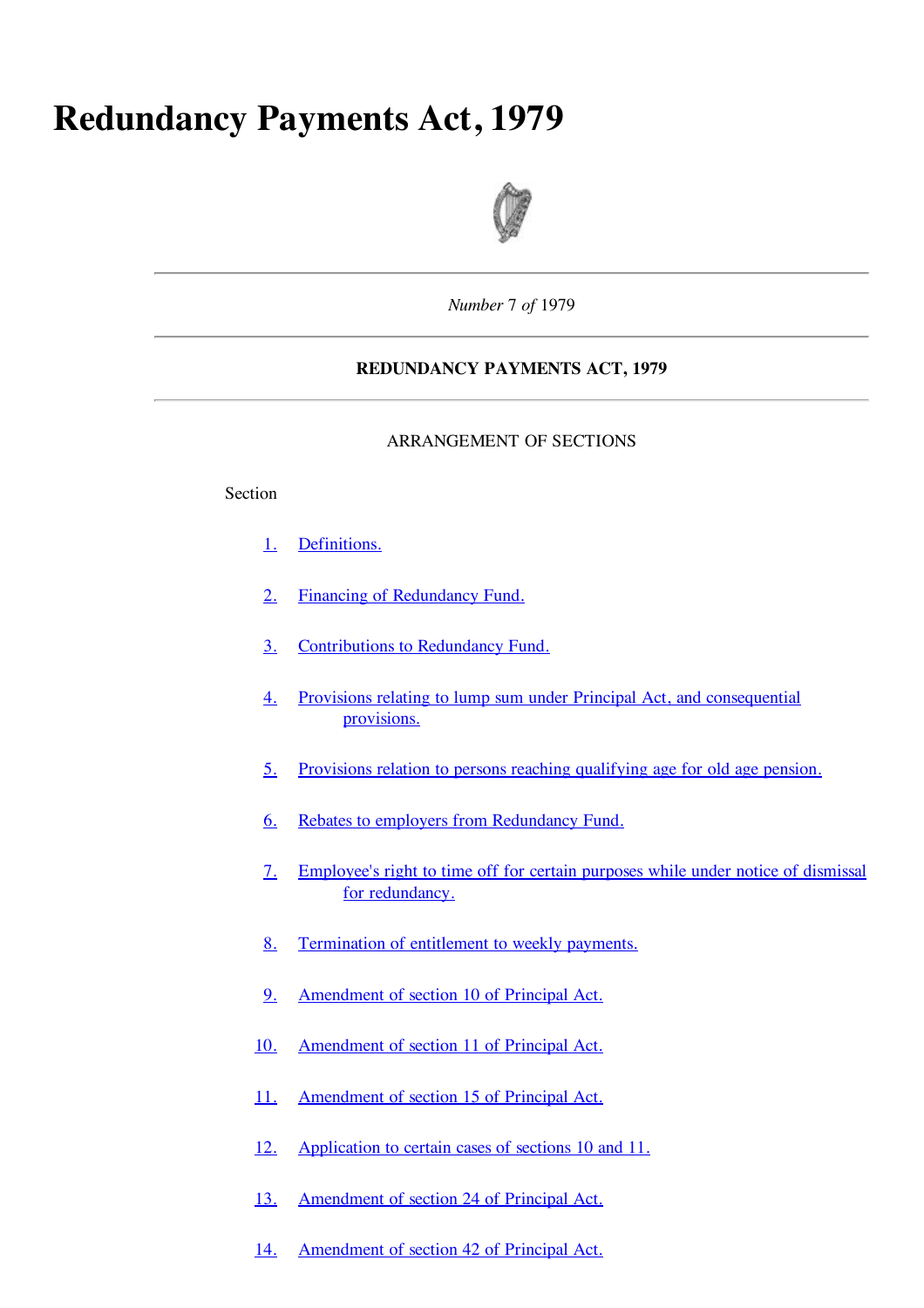- 15. Amendment of section 15 of Act of 1971.
- 16. Power to remove difficulties.
- 17. Miscellaneous amendments of Principal Act.
- 18. Amendment of section 16 of Act of 1971.
- 19. Repeals.
- 20. Expenses.
- 21. Short title, construction, collective citation and commencement.

# **SCHEDULE**

Miscellaneous Amendments of Principal Act



*Number* 7 *of* 1979

## **REDUNDANCY PAYMENTS ACT, 1979**

# AN ACT TO AMEND AND EXTEND THE REDUNDANCY PAYMENTS ACTS, 1967 TO 1973, AND TO PROVIDE FOR OTHER CONNECTED MATTERS. [20*th March*, 1979]

BE IT ENACTED BY THE OIREACHTAS AS FOLLOWS:

Definitions. **1.**—In this Act—

"*the Act of 1971*" means the Redundancy Payments Act, 1971;

"*the Minister*" means the Minister for Labour;

"*the Principal Act*" means the [Redundancy](http://www.irishstatutebook.ie/1967/en/act/pub/0021/index.html) Payments Act, 1967 .

Financing of Redundancy Fund. **2.**—Section 27 of the Principal Act is amended by the substitution of the following subsection for subsection (1):

> "(1) For the purpose of providing moneys for making payments which under this Act are to be made out of the Redundancy Fund there shall be paid into the Fund—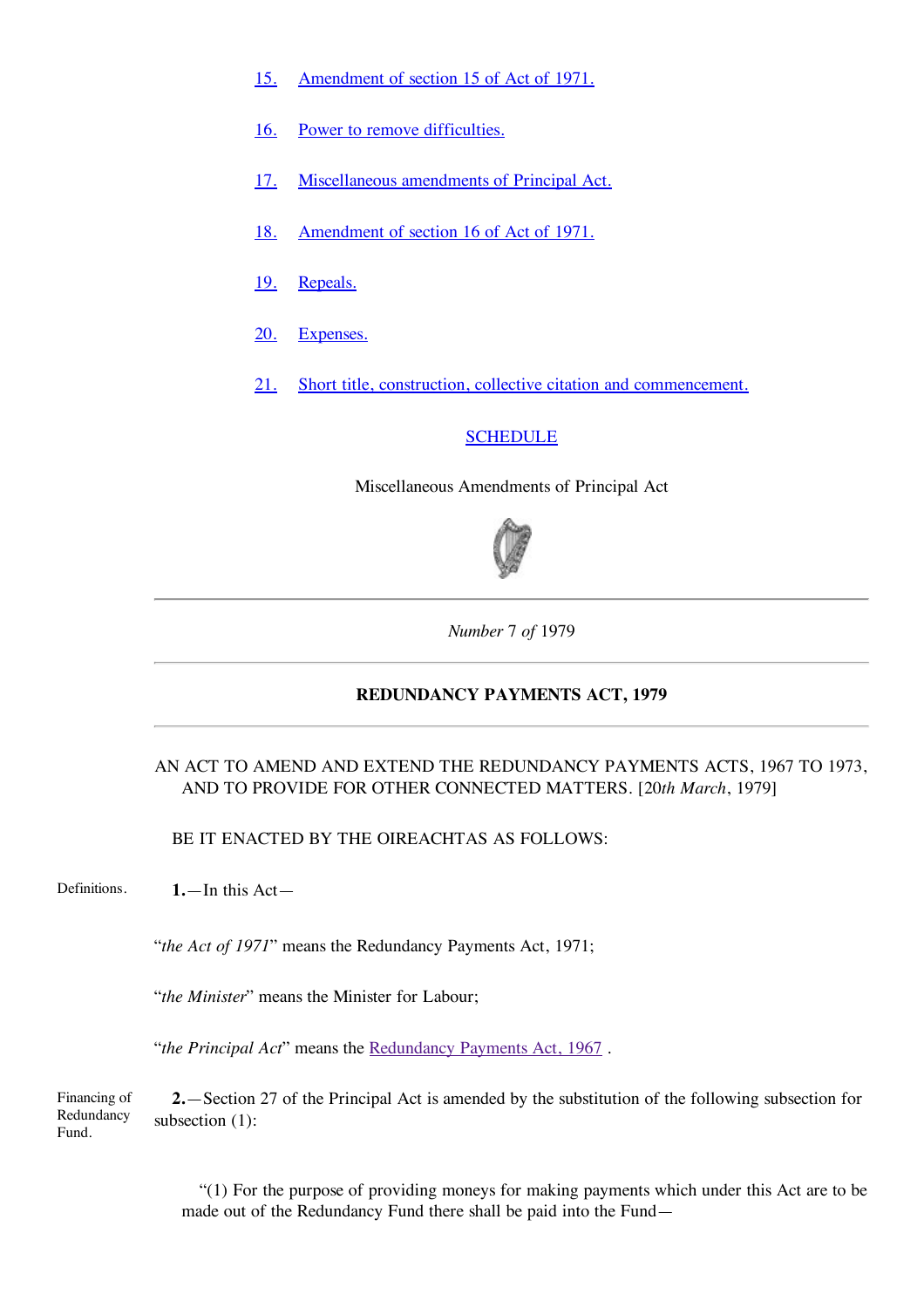## (*a*) contributions by employers (in this Part referred to as '*employers' redundancy contributions*'), and

(*b*) advances as provided for in subsection (2).".

Contributions to [Redundancy](http://www.irishstatutebook.ie/1973/en/act/pub/0011/index.html) Redundancy Payments Act, 1973): Fund. **3.**—The following section is substituted for section 28 of the Principal Act (as amended by the

> "28. (1) In relation to an employee to whom this Act applies, the employment contribution payable by his employer under section 6 (1) (*b*) (ii) (inserted by the Social Welfare [\(Amendment\)](http://www.irishstatutebook.ie/1978/en/act/pub/0025/index.html) Act, 1978 ), of the Act of 1952 shall be increased by the amount of the employer's redundancy contribution, and the employer's redundancy contribution shall be payable in respect of the reckonable earnings by reference to which the employment contribution is determined under the Social Welfare Acts, 1952 to 1978, and shall be calculated at the rate of 0.5 per cent of the amount of such reckonable earnings and shall be deemed to be an employment contribution within the meaning of those Acts.

> (2) Sections 6 (1) (*c*) and 6 (1) (*d*) (inserted by the Social Welfare [\(Amendment\)](http://www.irishstatutebook.ie/1978/en/act/pub/0025/index.html) Act, 1978 ) of the Act of 1952, shall apply to employer's redundancy contributions to which this section applies in like manner as they apply to contributions by employers under section 6 (1) (*b*) of that Act.

> (3) The Minister may by regulations, made with the consent of the Minister for Finance, vary the rate specified in subsection (1).

(4) Notwithstanding any contract to the contrary, an employer shall not be entitled to deduct from the remuneration of any person employed by him (or otherwise to recover from such a person) the employer's redundancy contribution payable in respect of that person.

(5) Employers' redundancy contributions under this section shall be paid into the Social Insurance Fund.

(6) All sums paid into the Social Insurance Fund under subsection (5) shall be paid out of that Fund to the current account of the Redundancy Fund at such times as may be determined by the Minister for Social Welfare.".

Provisions relating to lump amount of the lump sum under the Principal Act, is amended by the insertion of the following sum under Principal Act, **4.**—(1) Schedule 3 of the Principal Act (as amended by the Act of 1971), which relates to the paragraph after paragraph 1:

and consequential provisions.

> "2. In calculating the amount of the lump sum any part of an employee's earnings per annum in excess of £5,000 shall be disregarded.".

(2) The Minister may by regulations made with the consent of the Minister for Finance—

(*a*) vary the amount of £5,000 referred to in paragraph 2 of Schedule 3 of the Principal Act (inserted by this section), and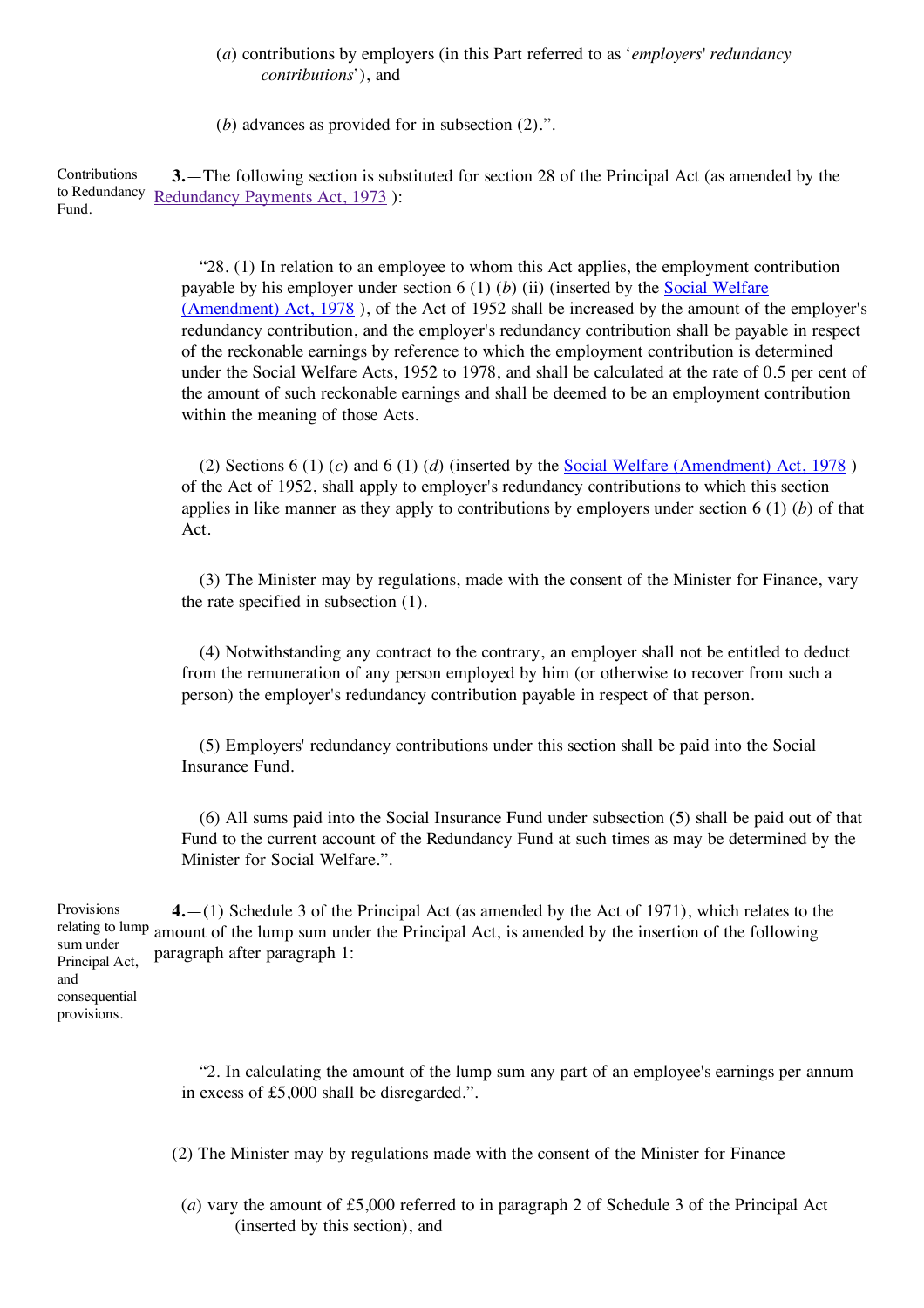(*b*) alter the method of calculation of a lump sum under the Principal Act.

(3) When making regulations under subsection (2) of this section, the Minister shall take into account any changes in the average earnings of workers in the transportable goods industries as recorded by the Central Statistics Office since the date by reference to which the sum specified in subsection (1) of this section was last determined.

- (4) (*a*) Subject to paragraph (*b*) of this subsection, the Redundancy Payments (Weekly Payments and Lump Sum) Order, 1974 (S.I. No. 82 of 1974), and the Redundancy Payments (Weekly Payments) Order, 1976 (S.I. No. 126 of 1976), shall cease to have effect from the commencement of this section.
	- (*b*) Notwithstanding paragraph (*a*) of this subsection but subject to section 8 of this Act, an employee who at the commencement of this section is in receipt of weekly payments shall continue to receive such payments as if that paragraph were not enacted.

**5.**—The following section is substituted for section 3 of the Act of 1971:

Provisions relating to persons reaching qualifying age for old age pension.

> "3. Notwithstanding section 4 (1) of the Principal Act, that Act shall, with effect from the 6th day of April, 1980, not apply to a person who on the date of termination of his employment had attained the age which on that date is the [pensionable](http://www.irishstatutebook.ie/1952/en/act/pub/0011/index.html) age within the meaning of the Social Welfare Act, 1952 .".

Rebates to employers from 1971): Redundancy Fund. **6.**—The following section is substituted for section 29 of the Principal Act (inserted by the Act of

> "29. (1) Subject to this Part, the Minister shall make from the Redundancy Fund a payment to an employer of such sum (in this Part referred to as a rebate) as is equivalent in amount to 60 per cent of each lump sum paid by that employer under section 19.

> (2) Notwithstanding subsection (1), whenever an employer fails to comply with any provision of section 17, the Minister may at his discretion reduce the amount of the rebate payable in respect of the lump sum paid under section 19 to that employer, but the amount of rebate when so reduced shall not be less than 40 per cent of the lump sum.

> (3) The Minister may by regulation, made with the consent of the Minister for Finance, vary a rate of rebate specified in this section.".

Employee's right to time off employer and has been given notice of proposed dismissal by reason of redundancy. for certain purposes while under notice of dismissal for redundancy. **7.**—(1) This section applies to an employee who has not less than 104 weeks' service with an

(2) An employee to whom this section applies shall be entitled during the two weeks ending on the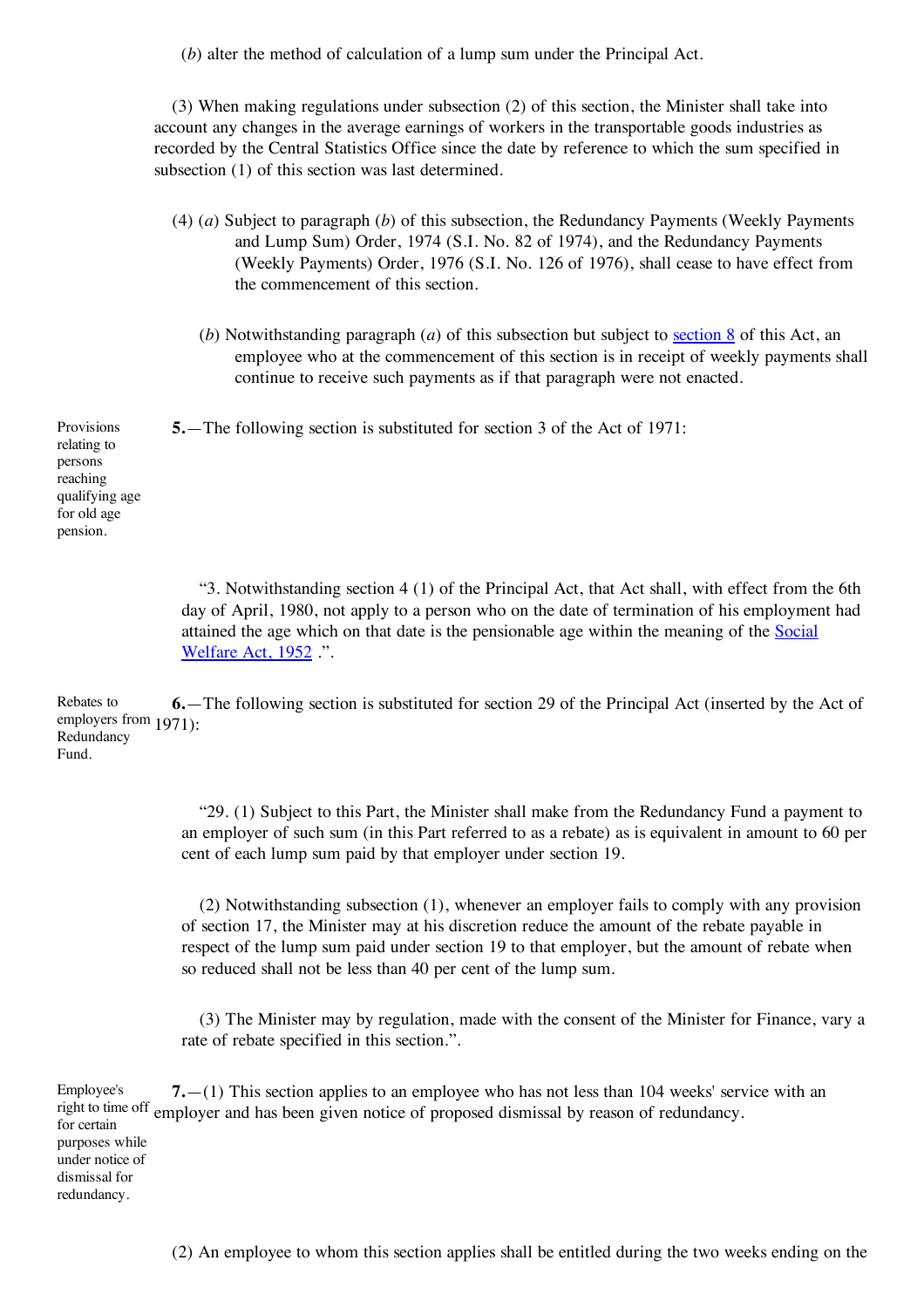expiration of his notice of dismissal to be allowed by his employer reasonable time off during the employee's working hours in order to look for new employment or make arrangements for training for future employment.

(3) An employee who is allowed time off under this section shall be entitled to be paid remuneration by his employer for the period of absence at the appropriate hourly rate obtaining on the date of his notice of dismissal and to remuneration equal to this amount in a case where the employer unreasonably refuses time off under this section.

(4) The employer of an employee to whom this section applies may require the employee to furnish him with such evidence as he requests of arrangements made by the employee relating to effort to obtain new employment or training for future employment, and the employee shall furnish any evidence so requested if it is not prejudicial to the employee's interest.

(5) Any dispute arising under this section shall be deemed to be a decision referred to in section 39 (15) of the Principal Act, and any amount ordered by the Employment Appeals Tribunal to be paid by an employer to an employee shall be recoverable as a simple contract debt in a court of competent jurisdiction.

Termination of entitlement to weekly payments. **8.**—(1) Subject to subsection (2) of this section, sections 30 and 31 of the Principal Act shall cease to have effect from the commencement of this section.

> (2) Notwithstanding subsection (1) of this section, an employee who at the commencement of this section is in receipt of weekly payments shall continue to receive such payments as if that subsection were not enacted, but (notwithstanding any other provision of the Redundancy Payments Acts, 1967 to 1979) if before the exhaustion of such payments payment of them ceases for any reason the employee shall not subsequently be or become entitled to any weekly payment.

> (3) For the purposes of subsection (2) of this section, in the case of an employee whose employment is terminated by reason of redundancy in the period of two weeks ending at the commencement of this section, that employee shall be deemed to be in receipt of weekly payments if his claim for such payments is made not later than two weeks after such commencement and is duly decided under the Principal Act to be payable.

> (4) An employee whose employment terminates by reason of redundancy before the commencement of this section and who has claimed weekly payments before such commencement, but whose claim for such payments is not before such commencement decided on, shall for the purposes of subsection (2) of this section be deemed to be in receipt of weekly payments if his claim is upheld.

Amendment of section 10 of Principal Act. 9.—Section 10 of the Principal Act, which relates to anticipation by an employee of his employer's notice to terminate his contract, is amended by the insertion of the following subsection after subsection (3):

> "(3A) Where an employer agrees in writing with an employee to alter the date of dismissal mentioned in a notice under subsection (1) (*a*) given by him to that employee so as to ensurethat the employee's notice under subsection (1) (*b*) will be within the obligatory period in relation to the notice under subsection (1) (*a*), the employee's entitlement to redundancy payment shall be unaffected and the employee shall, for the purposes of this Part, be taken to be dismissed by his employer, the date of dismissal in relation to that dismissal being the date on which the employee's notice expires.".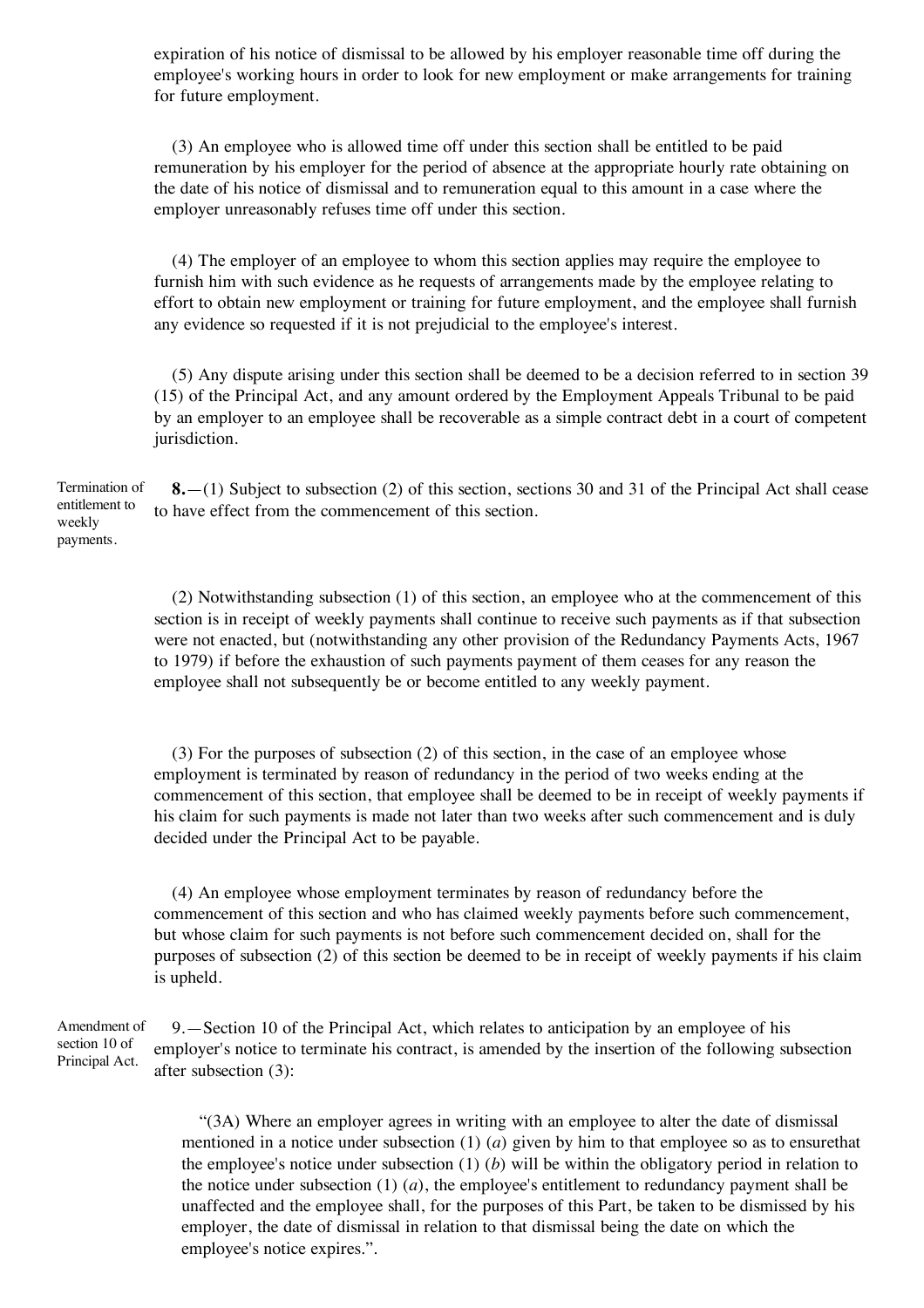Amendment of section 11 of Principal Act. **10.**—Section 11 of the Principal Act (as amended by the Act of 1971), which relates to lay-off and short-time, is amended by the substitution of the following subsection for subsections (2) and (3):

- " $(2)$  Where
	- (*a*) for any week an employee's remuneration is less than one-half of his normal weekly remuneration or his hours of work are reduced to less than one-half of his normal weekly hours,
	- (*b*) the reduction in remuneration or hours of work is caused by a diminution either in the work provided for the employee by his employer or in other work of a kind which under his contract the employee is employed to do.
	- (*c*) it is reasonable in the circumstances for the employer to believe that the diminution in work will not be permanent and he gives notice to that effect to the employee prior to the reduction in remuneration or hours of work,

the employee shall, for the purposes of this Part, be taken to be kept on short-time for that week.".

Amendment of section 15 of Principal Act. **11.**—Section 15 of the Principal Act (as amended by the Act of 1971), which relates to a refusal by an employee to accept alternative employment, is amended by the insertion of the following subsection after subsection (2A):

"(2B) Where—

**12.**—Where—

- (*a*) an employee's remuneration is reduced substantially but not to less than one-half of his normal weekly remuneration, or his hours of work are reduced substantially but not to less than one-half of his normal weekly hours, and
- (*b*) the employee temporarily accepts the reduction in remuneration or hours of work and indicates his acceptance to his employer,

such a temporary acceptance for a period not exceeding 52 weeks shall not be taken to be an acceptance by the employee of an offer of suitable employment in relation to him.".

Application to certain cases of sections 10 and 11.

- (*a*) a dismissal (or termination of employment) occurred before the commencement of this section,
- (*b*) the employee concerned would have been entitled to redundancy payment if section 10 or 11 of this Act had been in operation on the date of dismissal or termination of employment, and
- (*c*) the employee concerned had appealed to the Tribunal before the 1st day of January, 1979, but a decision relating to that appeal had not been made before the commencement of this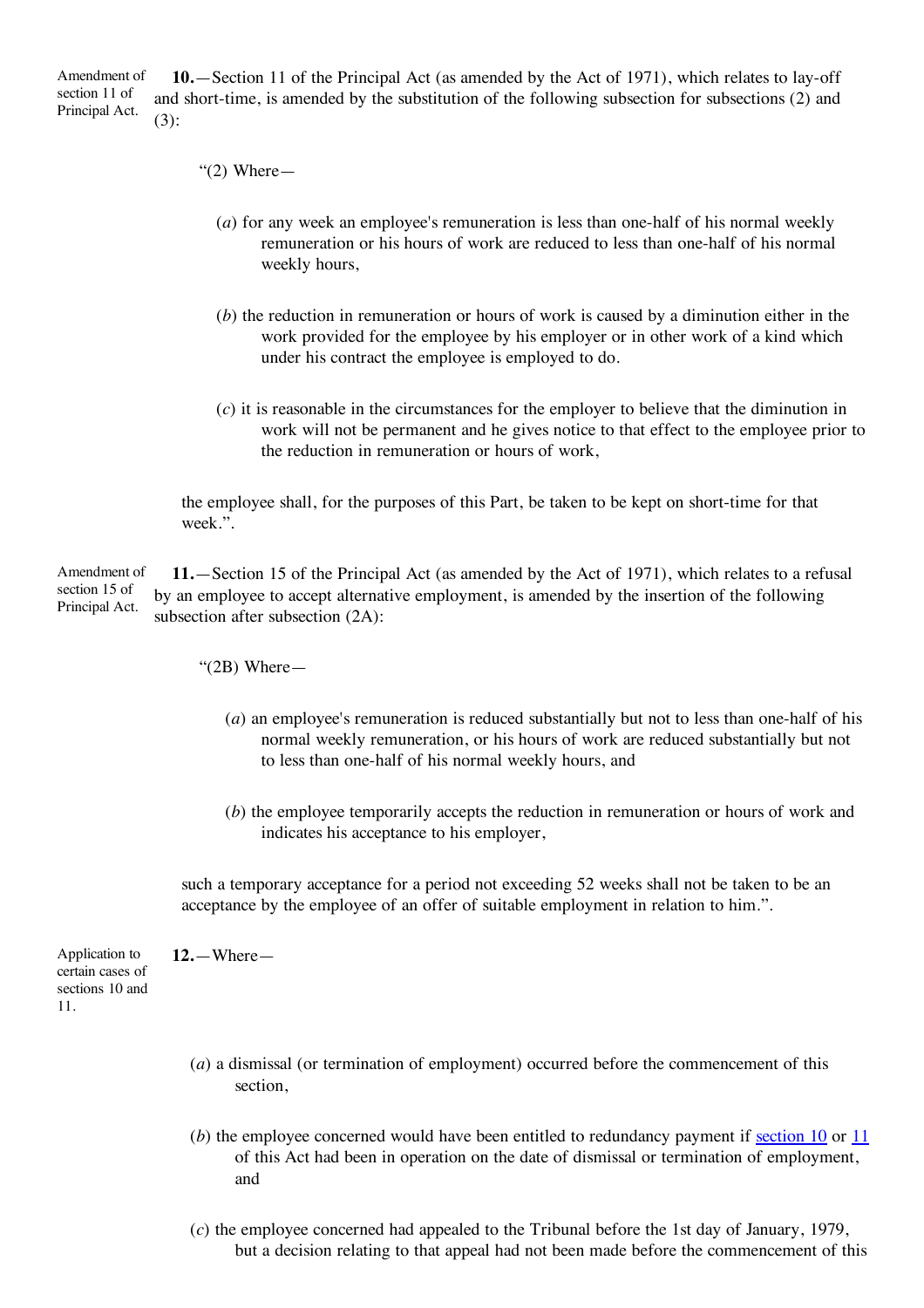section,

the Tribunal shall, as soon as practicable after the commencement of this section, make a decision relating to that appeal as if sections 10 and 11 of this Act had been in operation on the date of dismissal or termination of employment.

Amendment of section 24 of Principal Act. **13.**—Section 24 of the Principal Act (as amended by the Act of 1971), which relates to a timelimit on claims for redundancy payment, is amended by the insertion of the following subsection after subsection (2A):

> $(3)$  Notwithstanding subsection  $(2A)$ , where an employee establishes to the satisfaction of the Tribunal—

- (*a*) that failure to make a claim for a lump sum before the end of the period of 104 weeks mentioned in that subsection was caused by his ignorance of the identity of his employer or employers or by his ignorance of a change of employer involving his dismissal and engagement under a contract with another employer, and
- (*b*) that such ignorance arose out of or was contributed to by a breach of a statutory duty to give the employee either notice of his proposed dismissal or a redundancy certificate,

the period of 104 weeks shall commence from such date as the Tribunal at its discretion considers reasonable having regard to all the circumstances.".

Amendment of section 42 of Principal Act. **14.**—Section 42 of the Principal Act is amended by the substitution of the following subsections for subsections (1) and (3), respectively:

> "(1) There shall be included among the debts which, under [section](http://www.irishstatutebook.ie/1963/en/act/pub/0033/sec0285.html#sec285) 285 of the [Companies](http://www.irishstatutebook.ie/1963/en/act/pub/0033/index.html) Act, 1963 , are, in the distribution of the assets of a company being wound up, to be paid in priority to all other debts, all contributions (other than employer's redundancy contributions to which section 28 (inserted by the Redundancy Payments Act, 1979) applies) payable by the company under this Act during the twelve months before the commencement of the winding up or the winding-up order and any lump sum (or portion of a lump sum) payable under this Act by such a company, and the said section 285 shall have effect accordingly, and formal proof of the debts to which priority is given under this subsection shall not be required except in cases where it may otherwise be provided by rules made under the [Companies](http://www.irishstatutebook.ie/1963/en/act/pub/0033/index.html) Act, 1963 .

> (3) There shall be included among the debts which, under section 4 of the Preferential Payments in Bankruptcy (Ireland) Act, 1889, are, in the distribution of the property of a bankrupt or arranging debtor, to be paid in priority to all other debts, all contributions (other than employer's redundancy contributions to which section 28 (inserted by the Redundancy Payments Act, 1979) applies) payable under this Act by the bankrupt or arranging debtor during the twelve months before the date of the order of adjudication in the case of a bankrupt or the filing of the petition for arrangement in the case of an arranging debtor and any lump sum (or portion of a lump sum) payable under this Act by a bankrupt or arranging debtor, and the said section 4 shall have effect accordingly, and formal proof of the debts to which priority is given under this subsection shall not be required except in cases where it may otherwise be provided by general orders made under the Preferential Payments in Bankruptcy (Ireland) Act, 1889.".

Amendment of section 15 of Act of 1971. **15.**—Section 15 of the Act of 1971, which relates to special redundancy schemes, is amended by the substitution of the following subsection for subsection (2):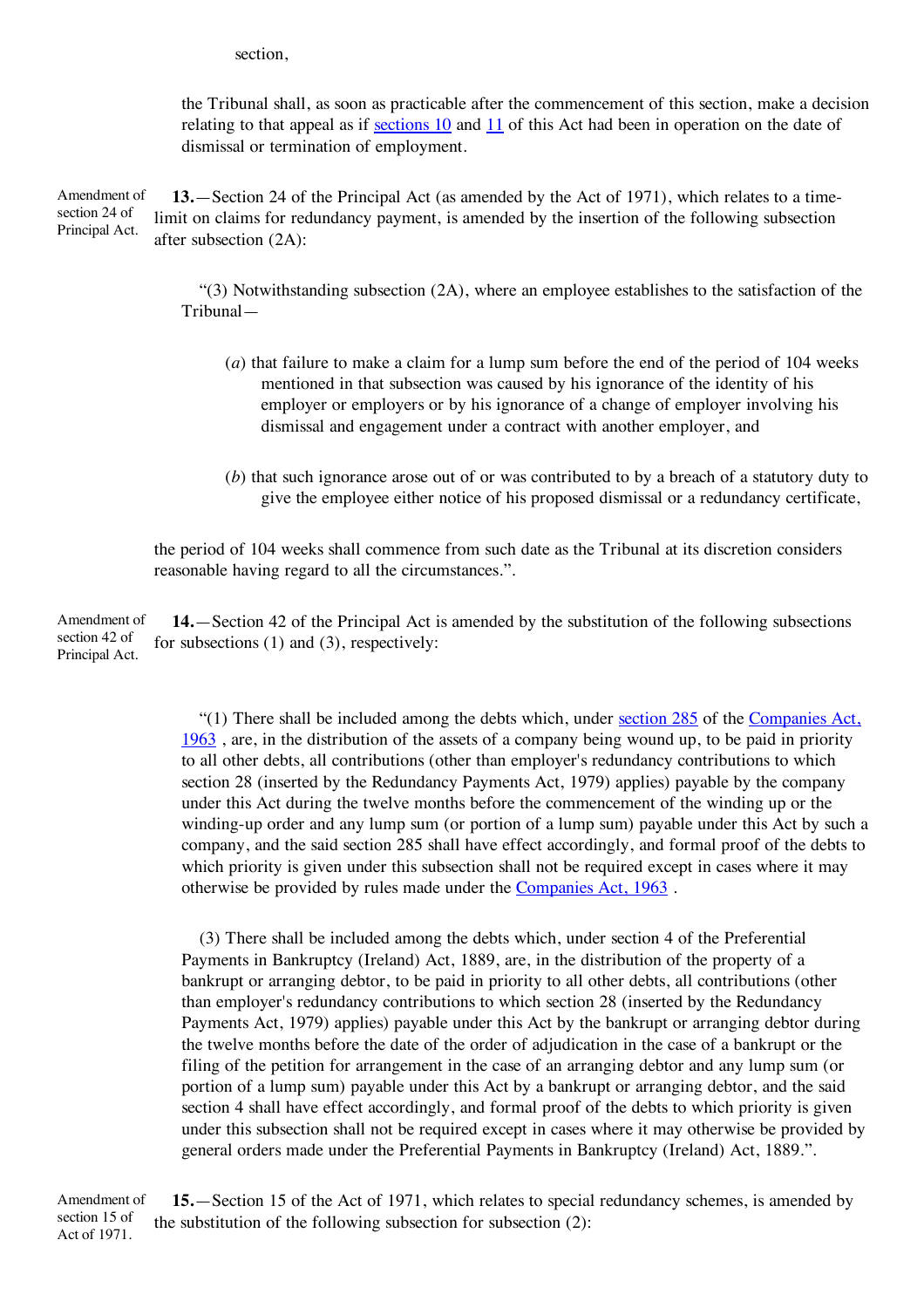"(2) For the purpose of providing moneys for making payments which under this Act are to be made out of a fund established under a special redundancy scheme, there shall be paid into that fund—

(*a*) as may be provided in that scheme, contributions by employers, and

(*b*) advances as provided for in subsections (3) and (4).".

Power to remove difficulties.

 $16.$ —(1) If in any respect any difficulty arises in bringing into operation this Act or any amendment or repeal effected by this Act, the Minister may by order do anything which appears to be necessary or expedient for bringing this Act into operation, and any such order may modify a provision of this Act so far as may appear necessary or expedient for carrying the order into effect.

(2) Every order made by the Minister under this section shall be laid before each House of the Oireachtas as soon as may be after it is made, and if a resolution is passed by either House of the Oireachtas within the next 21 days on which that House has sat after the order is laid before it annulling such order, the order shall be annulled accordingly but without prejudice to the validity of anything previously done under the order.

(3) No order may be made under this section after the expiration of one year after the commencement of this section.

Miscellaneous amendments of Principal Act. **17.**—Each provision of the Principal Act mentioned in column (1) of the Schedule to this Act is amended in the manner stated in column (2) of that Schedule opposite the mention of the provision in column (1).

Amendment of section 16 of Act of 1971. **18.**—Section 16 of the Act of 1971, which relates to fraudulent claims to payments under the Principal Act, is amended by the substitution of "£300" for "fifty pounds" in subsections (1) and (2).

Repeals. **19.**—Sections 34 and 36 (2) (*d*) of the Principal Act are repealed.

Expenses. **20.**—Any expenses incurred by the Minister or any other Minister of the Government in carrying this Act into effect shall, to such extent as may be sanctioned by the Minister for Finance, be paid out of moneys provided by the Oireachtas.

Short title, construction, collective citation and commencement. **21.**—(1) This Act may be cited as the Redundancy Payments Act, 1979.

> (2) The Redundancy Payments Acts, 1967 to 1973, and this Act shall be construed together as one Act and may be cited together as the Redundancy Payments Acts, 1967 to 1979.

(3) This Act shall come into operation on such day or days as may be fixed by order or orders of the Minister, and different days may be so fixed for different provisions of this Act.

#### **SCHEDULE**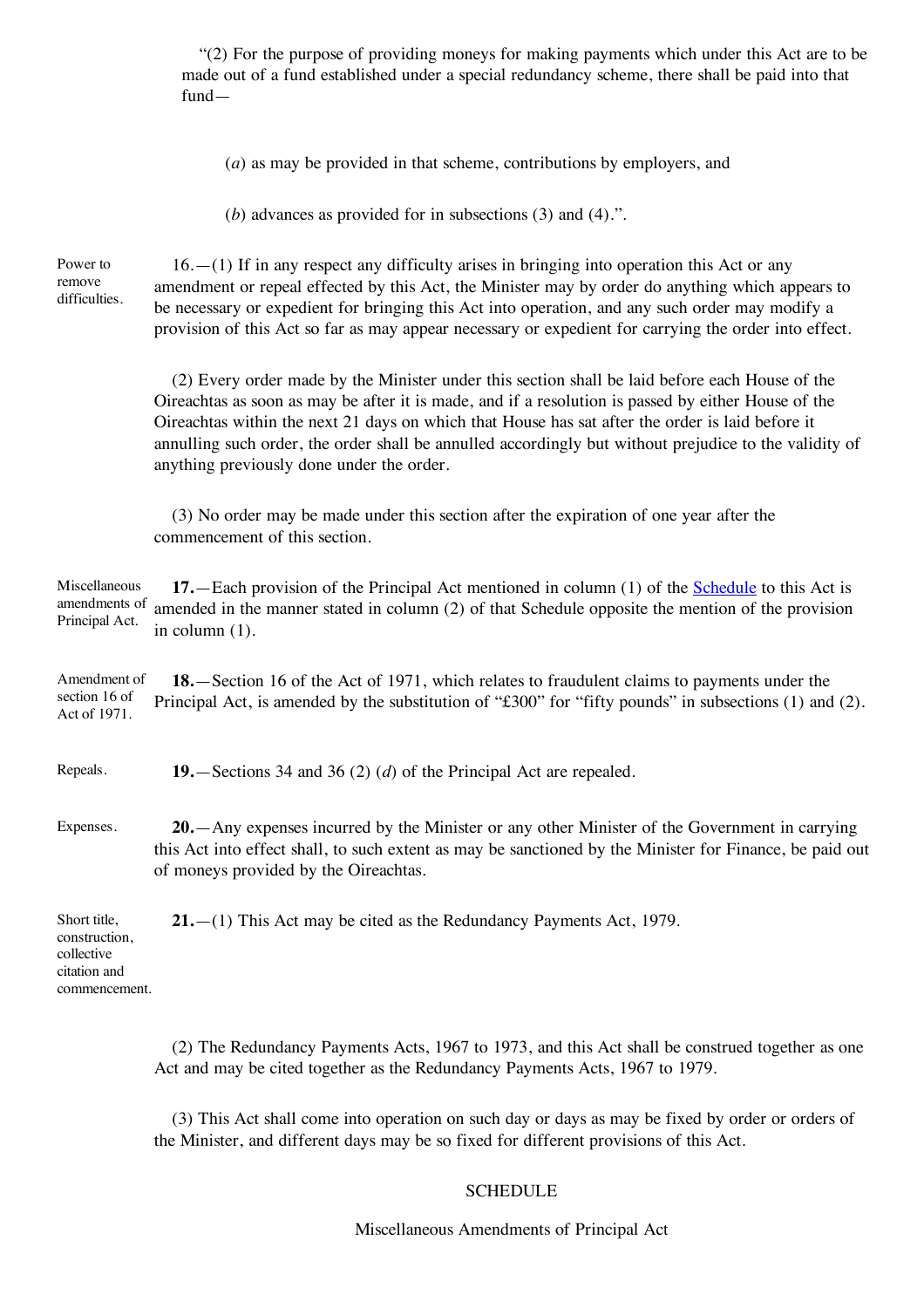Section 17.

| <b>Provision Amended</b> | Nature of Amendment                                                                                                                                                                                                                                                                                                                                                                                                                                         |  |
|--------------------------|-------------------------------------------------------------------------------------------------------------------------------------------------------------------------------------------------------------------------------------------------------------------------------------------------------------------------------------------------------------------------------------------------------------------------------------------------------------|--|
| (1)                      | (2)                                                                                                                                                                                                                                                                                                                                                                                                                                                         |  |
| Section $2(1)$           | The substitution of ""employer's redundancy contribution' has the meaning assigned<br>to it by section 27;" for ""employee's redundancy contribution' and 'employer's<br><i>redundancy contribution'</i> have the meanings assigned to them by section 27;".                                                                                                                                                                                                |  |
| Section $4(2)$           | The substitution of "20 hours" for "21 hours".                                                                                                                                                                                                                                                                                                                                                                                                              |  |
| Section $15(3)$          | The substitution of "any further weekly payments" for "a weekly payment for a<br>period not exceeding six weeks" (inserted by the Act of 1971).                                                                                                                                                                                                                                                                                                             |  |
| Section $17(3)$          | The substitution of "£300" for "fifty pounds".                                                                                                                                                                                                                                                                                                                                                                                                              |  |
| Section 18(4)            | The substitution of "£300" for "fifty pounds".                                                                                                                                                                                                                                                                                                                                                                                                              |  |
| Section 23               | The insertion of the following subsection after subsection (3):                                                                                                                                                                                                                                                                                                                                                                                             |  |
|                          | "(4) This section shall not apply in any case to which section 19 of the<br>Unfair Dismissals Act, 1977, applies.".                                                                                                                                                                                                                                                                                                                                         |  |
| Section 32               | The insertion in subsection $(1)$ $(a)$ after "the balance," of "or".                                                                                                                                                                                                                                                                                                                                                                                       |  |
| Section 33(2)            | The substitution of "£300" for "fifty pounds" and of "further fines of £50" for<br>"further such fines".                                                                                                                                                                                                                                                                                                                                                    |  |
| Section $36(3)$          | The substitution of "£300" for "fifty pounds".                                                                                                                                                                                                                                                                                                                                                                                                              |  |
| Section 39(2)            | The substitution for paragraph $(b)$ of " $(b)$ not more than 5 vice-chairmen," and for<br>paragraph (c) (inserted by the Act of 1971) of " $(c)$ not less than 12 and not more<br>than 30 ordinary members.".                                                                                                                                                                                                                                              |  |
| Section $39(3)$          | The insertion of the following subsection after subsection (3):                                                                                                                                                                                                                                                                                                                                                                                             |  |
|                          | " $(3A)$ Notwithstanding subsection $(2)$ , whenever the Minister is of the<br>opinion that for the speedy despatch of the business of the Tribunal it<br>is expedient that there should be added further vice-chairmen or further<br>ordinary members (or both further vice-chairmen and further ordinary<br>members), he may make such additional appointments, and the<br>reference in subsection (4) shall include a reference to this<br>subsection.". |  |
| Section $39(15)$         | The substitution of "may appeal to the Tribunal against the decision;" for "may, on<br>giving notice of appeal to the Minister in the prescribed manner, have the<br>question referred to the Tribunal for a decision thereon;".                                                                                                                                                                                                                            |  |
| Section 39 $(17)$ (e)    | The substitution of "£150" for "twenty pounds".                                                                                                                                                                                                                                                                                                                                                                                                             |  |
| Section 58               | The substitution of "£50" for "ten pounds".                                                                                                                                                                                                                                                                                                                                                                                                                 |  |
| Schedule 1               | The substitution of the following paragraphs for paragraphs 8 and 9:                                                                                                                                                                                                                                                                                                                                                                                        |  |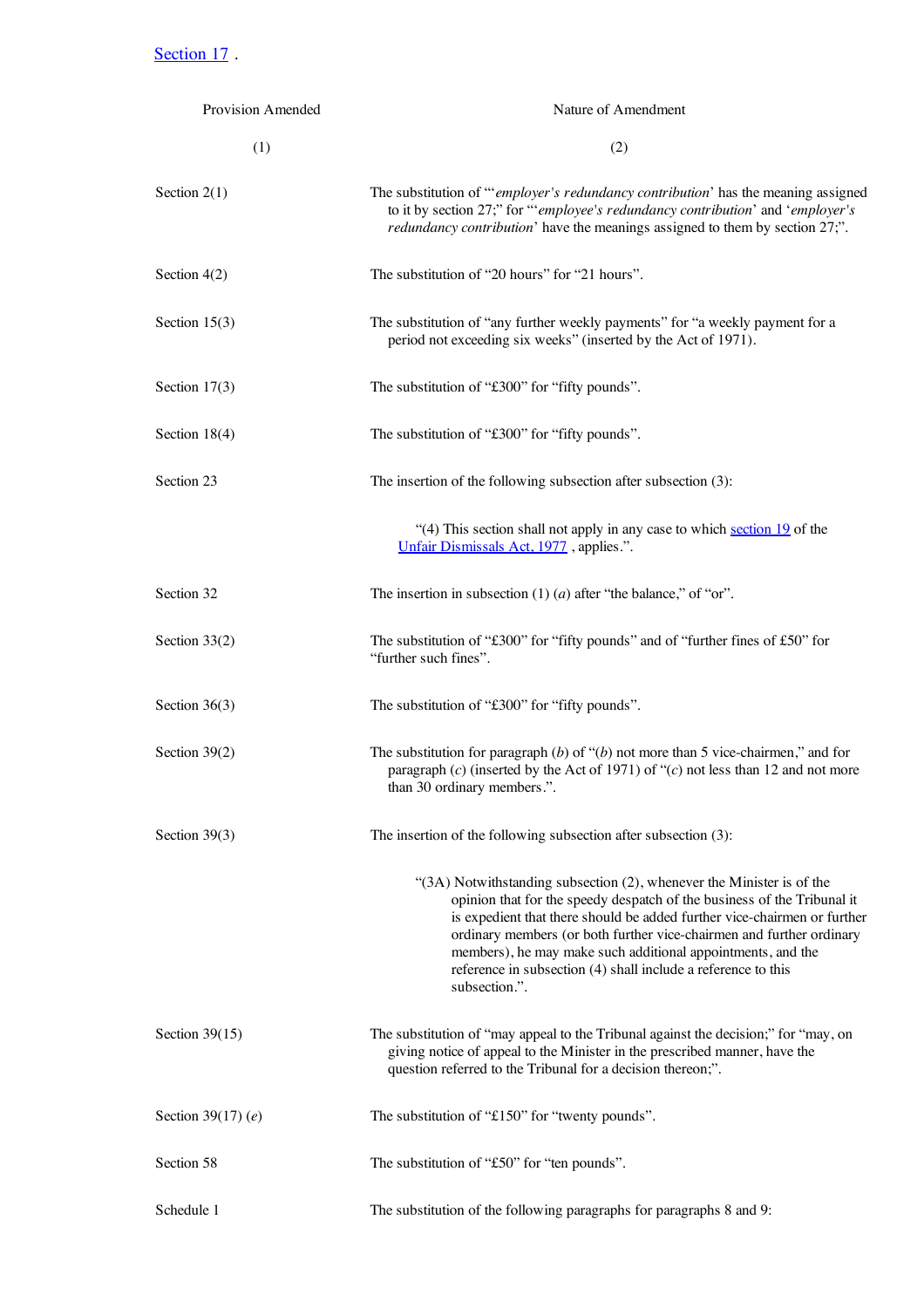|                                       |                                                         | "8. Whenever a person who has received a weekly payment obtains<br>employment or for any reason ceases to receive weekly payments he shall<br>not receive any further weekly payments.                                                                                                                                                                                                                                                                                                                                                                        |
|---------------------------------------|---------------------------------------------------------|---------------------------------------------------------------------------------------------------------------------------------------------------------------------------------------------------------------------------------------------------------------------------------------------------------------------------------------------------------------------------------------------------------------------------------------------------------------------------------------------------------------------------------------------------------------|
|                                       | payment.".                                              | 9. Whenever a person entitled to a weekly payment obtains employment before<br>the expiration of any period mentioned in paragraph 4 (inserted by the<br>Redundancy Payments Act, 1971) he shall not receive a weekly                                                                                                                                                                                                                                                                                                                                         |
| Schedule 3                            | section 7 (1) (a) or 7 (1) (b) of that Act".            | The insertion in paragraph 4 after "the employment" of ", but for the purposes of this<br>paragraph 'dismissal' does not include a dismissal within the meaning of the Unfair<br>Dismissals Act, 1977, and in respect of which redress has been awarded under                                                                                                                                                                                                                                                                                                 |
|                                       |                                                         | The insertion after paragraph 4 of the following paragraph:                                                                                                                                                                                                                                                                                                                                                                                                                                                                                                   |
|                                       |                                                         | "4A. Notwithstanding anything in paragraph 4 (and anything in<br>clause (b) of the definition of "date of dismissal" in section 2), the<br>period of notice due to an employee under section $4(2)(a)$ of the<br>Minimum Notice and Terms of Employment Act, 1973, but not given<br>by the employer, shall, where the Tribunal so orders, be allowed as<br>continuous service for redundancy purposes where, but for the failure<br>of the employer to comply with the provisions of that Act, the<br>employee would have qualified for redundancy payment.". |
|                                       |                                                         | The insertion after paragraph 5 (1) (c) of the following —                                                                                                                                                                                                                                                                                                                                                                                                                                                                                                    |
|                                       |                                                         | " $(d)$ a period of not more than 13 consecutive weeks during which the<br>employee gave birth to a child,".                                                                                                                                                                                                                                                                                                                                                                                                                                                  |
|                                       | under section 7 (1) (a) or 7 (1) (b) of that Act,".     | The insertion in paragraph 7 after "sickness," of "a dismissal within the meaning of<br>the Unfair Dismissals Act, 1977, and in respect of which redress has been awarded                                                                                                                                                                                                                                                                                                                                                                                     |
|                                       | Acts Referred to                                        |                                                                                                                                                                                                                                                                                                                                                                                                                                                                                                                                                               |
| Companies Act, 1963                   |                                                         | 1963, No. 33                                                                                                                                                                                                                                                                                                                                                                                                                                                                                                                                                  |
|                                       | Minimum Notice and Terms of Employment Act, 1973        | 1973, No. 4                                                                                                                                                                                                                                                                                                                                                                                                                                                                                                                                                   |
|                                       | Preferential Payments in Bankruptcy (Ireland) Act, 1889 | 1889, c. 60                                                                                                                                                                                                                                                                                                                                                                                                                                                                                                                                                   |
| Redundancy Payments Act, 1967         |                                                         | 1967, No. 21                                                                                                                                                                                                                                                                                                                                                                                                                                                                                                                                                  |
| Redundancy Payments Act, 1971         |                                                         | 1971, No. 20                                                                                                                                                                                                                                                                                                                                                                                                                                                                                                                                                  |
| Redundancy Payments Act, 1973         |                                                         | 1973, No. 11                                                                                                                                                                                                                                                                                                                                                                                                                                                                                                                                                  |
| Redundancy Payments Act, 1967 to 1973 |                                                         |                                                                                                                                                                                                                                                                                                                                                                                                                                                                                                                                                               |
| Social Welfare Act, 1952              |                                                         | 1952, No. 11                                                                                                                                                                                                                                                                                                                                                                                                                                                                                                                                                  |
| Social Welfare Acts, 1952 to 1978     |                                                         |                                                                                                                                                                                                                                                                                                                                                                                                                                                                                                                                                               |
| Social Welfare (Amendment) Act, 1978  |                                                         | 1978, No. 25                                                                                                                                                                                                                                                                                                                                                                                                                                                                                                                                                  |

Unfair [Dismissals](http://www.irishstatutebook.ie/1977/en/act/pub/0010/index.html) Act, 1977<br>
1977, No. 10